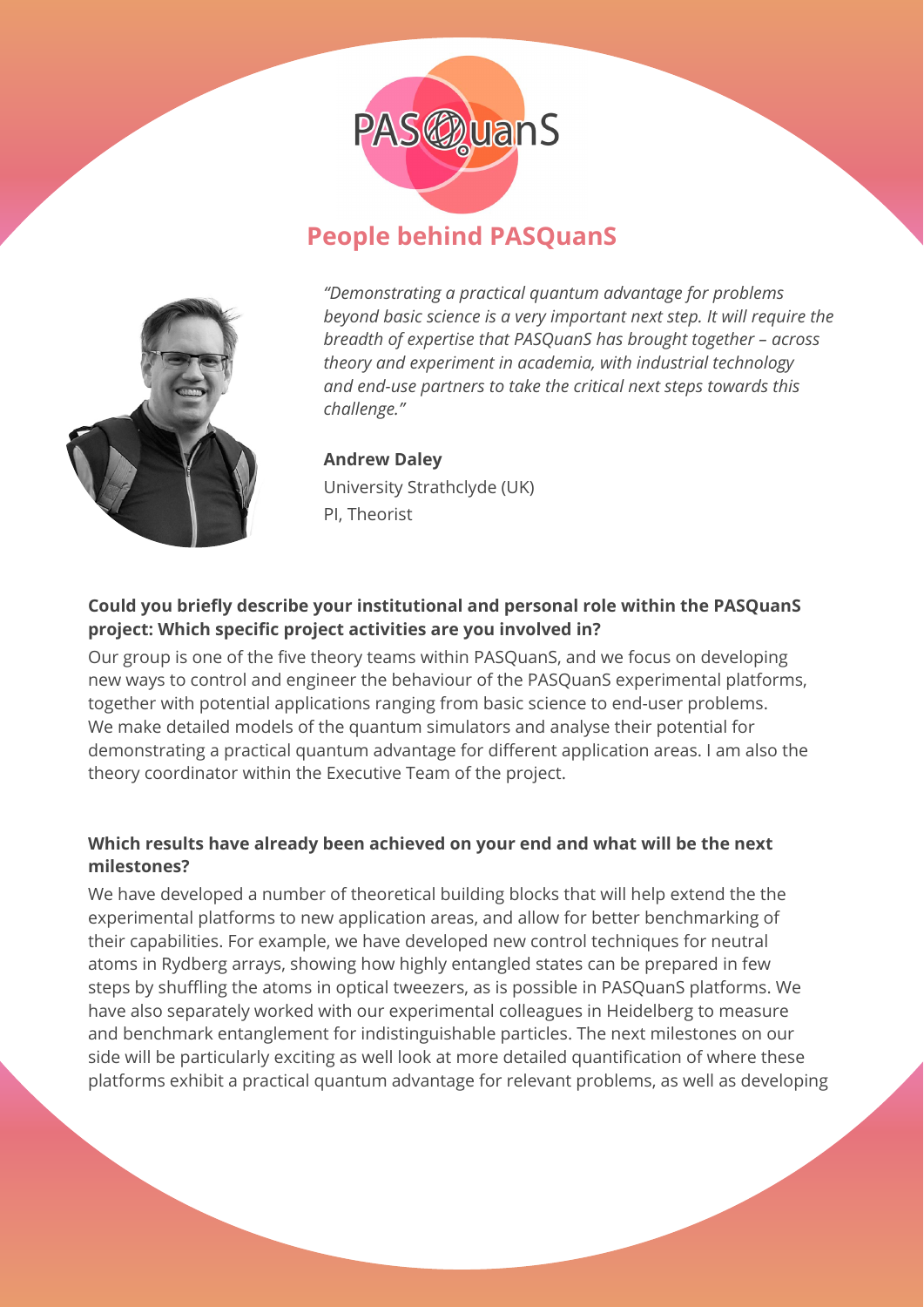further means to clearly verify this in ongoing experiments. As the project develops through this final year, we will see important steps in basic science coming together more clearly with the technological impacts of our work, helping us to identify new areas in which these technologies are relevant to computational challenges beyond basic science.

# **For you personally, what has been most fascinating about the project so far and how do you think PASQuanS will impact future research and developments in this field?**

The great thing about being part of PASQuanS is that it brings together world-leading teams from theory and experiment in academia, as well as world-leading industrial technology and end-user partners to work towards a common goal of advancing these technologies. Part of the reason for the rapid development in our field has been the regular sharing ideas between leading academic groups from different countries and different technical backgrounds. PASQuanS extends this further by bringing on board the interaction with industry, not only bringing technical expertise, but also introducing us to a range of end-user problems that we as physicists seldom encounter. In this sense, I think and hope that the lasting impact of PASQuanS reaches beyond the development in science and technology, in setting up a common language and exchange between industry and academia in this area.

## **What are the biggest challenges for quantum researchers and engineers – and how do you think projects like PASQuanS can help to overcome them?**

There are a lot of technical steps to in develop and improve these technologies, but perhaps the biggest challenges are (1) in identifying the areas where quantum simulation can have the largest impact, and (2) developing a common language and dialogue between scientists, engineers, and broader industry players with expertise on the computational challenges in their sector. We are very excited about the potential for quantum simulation and quantum computing, but both will require a lot of small steps, and expertise from many sides before we reach the point where – beyond basic science – we can solve a range of computational problems faster or more precisely than we can with classical computers. It requires both technological input on developing the platforms, and – more challenging still – identifying the most promising use cases, and determining how we can apply quantum devices to solve them. The starting point of a common language between the developers of the platforms and the end users is already often difficult to establish.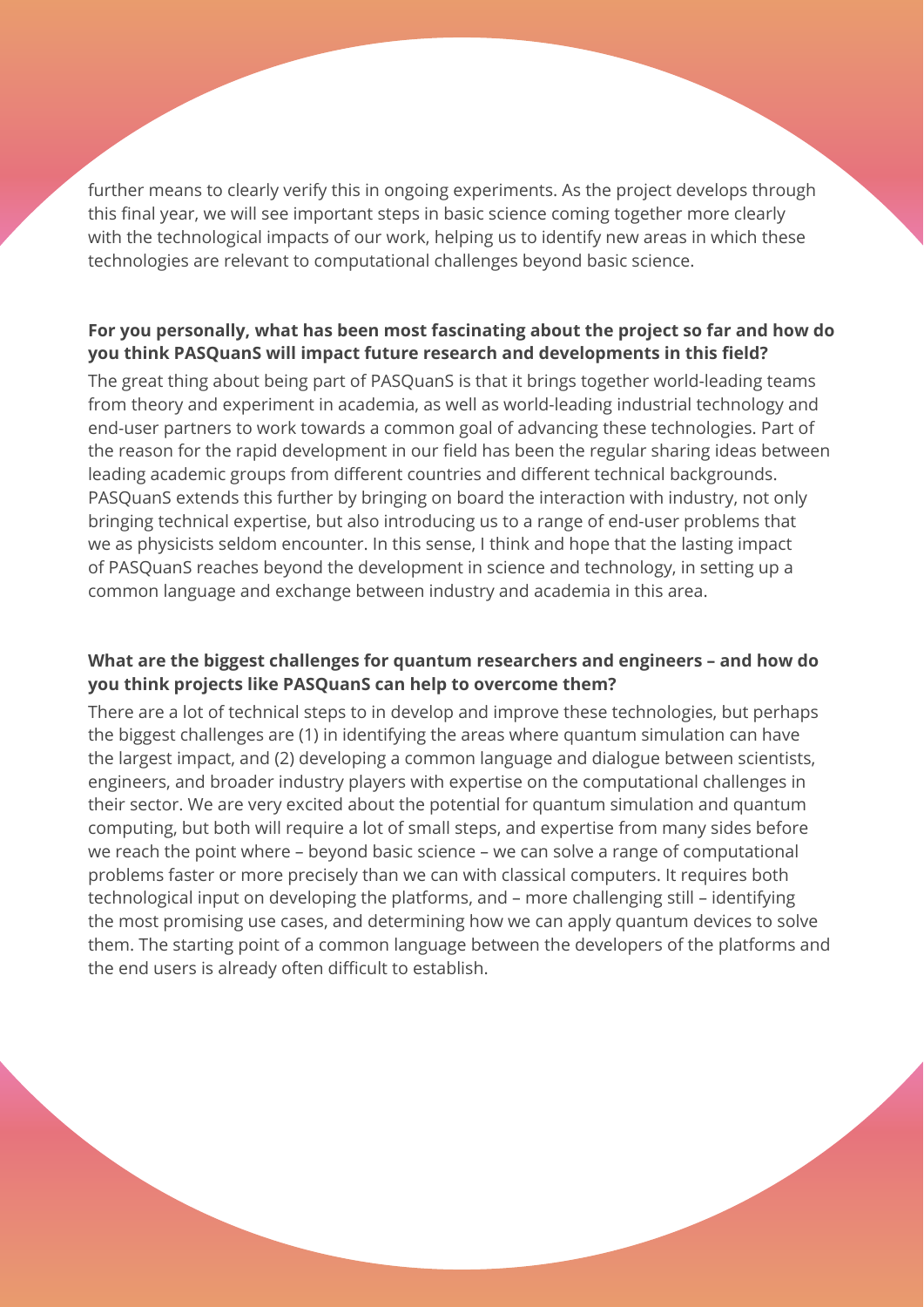Projects like PASQuanS directly address these key challenges, by bringing together leading experts from this area, and allow a collaborative project to draw on international expertise to work on a common set of technological challenges. The focus around specific platforms and challenges is the ideal environment to develop new ways to work together, and the learn from different sides. The project is at the same time the ideal learning environment for postdocs and PhD students, who will be the next generation of leaders in academia and industry.

#### **You work in both quantum computing and simulation. Which one is your favourite and how can you benefit from your cross-linked expertise in PASQuanS?**

Because we work a lot on the architecture of experimental platforms, our theoretical work in quantum computing and simulation are strongly interlinked. One particularly interesting development, is the way that these areas are moving towards each other to identify near-term applications. In quantum computing we often talk about variational algorithms for nearterm applications on Noisy, Intermediate-Scale Quantum (NISQ) Devices. In a sense, many interesting applications of Quantum Simulation might come from taking a similar approach, but making use of the full analogue controllability of an experimental platform, rather than restricting the set of operations as is done in digital quantum computing (to set the stage for fault-tolerance, which we don't have in on NISQ devices).

## **Which of the five theoretical teams within PASQuanS do you work with and how is it linked to the experimental side of the project?**

We benefit greatly from regular exchanges with all of the theory partners on PASQuanS – for example, we have ongoing discussions with Padua on numerical methods for 2D systems, Julich on quantum control and controllability, ATOS on emulation and end-user applications, Berlin on benchmarking techniques, and with Innsbruck on verification of quantum advantage for specific applications. Several of these are likely to lead to joint publications, and all give important additions to our understanding, and how we orient the research we do. Our work focusses on the architectures of the experimental partners – we already have a joint paper with Heidelberg, and have ongoing discussions with each of the other partners.